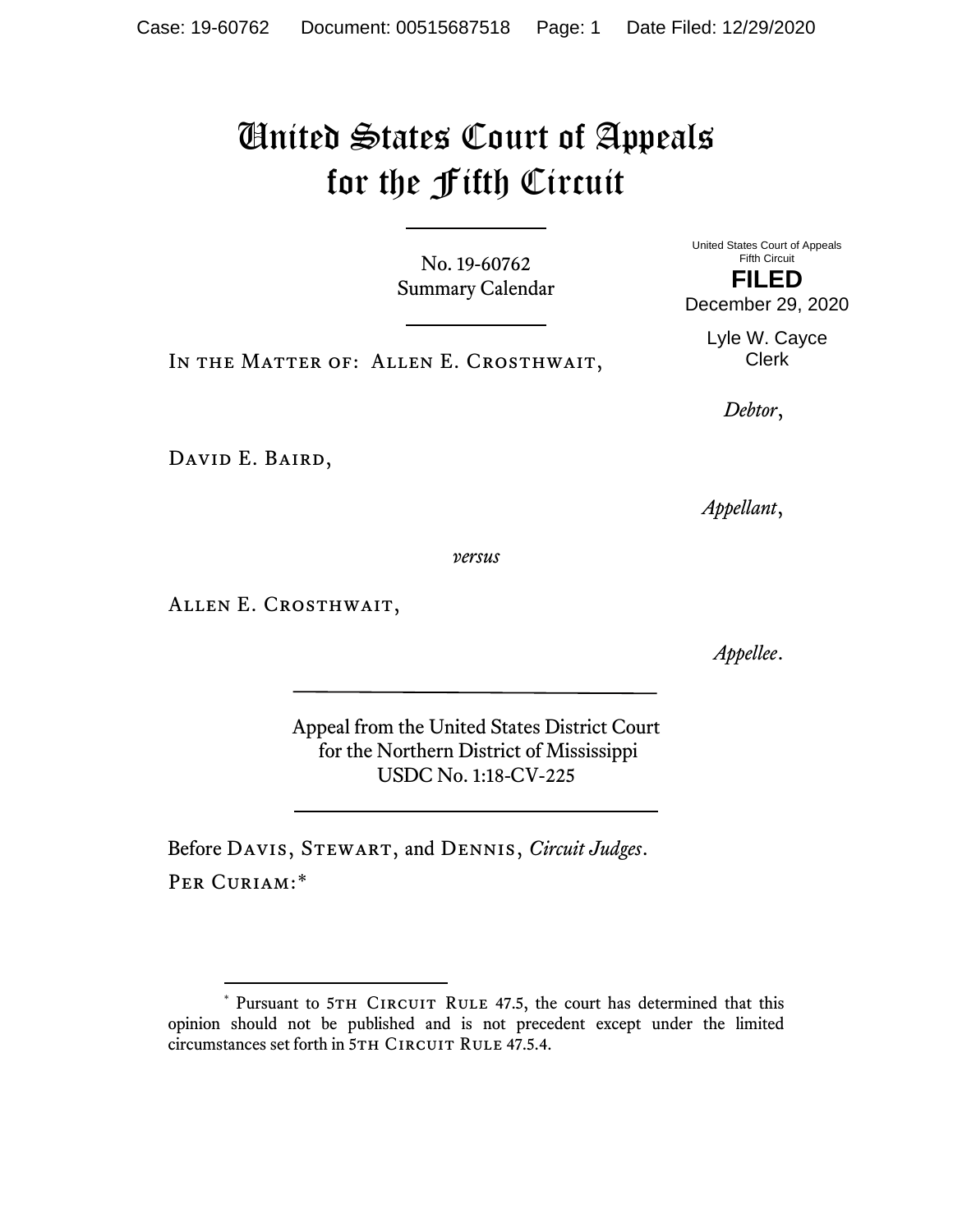Plaintiff-Appellant David Baird appeals the district court's order affirming: (1) the bankruptcy court's judgment refusing to award him certain enhanced statutory damages for Defendant-Appellee Allen Crosthwait's acts of timber trespass, and (2) the bankruptcy court's order denying his request to lift the bankruptcy stay. Concluding that the district court did not err in affirming the bankruptcy court, we AFFIRM.

# **I. Background**

In 2005, Crosthwait filed a petition for Chapter 11 bankruptcy, which resulted in imposition of an automatic bankruptcy stay. In 2015, during the pendency of the bankruptcy proceeding, Baird filed a complaint against Crosthwait to quiet title and recover damages for timber trespass in state court, which was removed to bankruptcy court. Baird's suit alleged that Crosthwait's agent cut timber from Baird's land without Baird's permission. Pursuant to Mississippi Code § 95-5-10(1), the bankruptcy court awarded Baird \$112,262.79 in statutory damages plus fees and expenses for the timber that Crosthwait cut. However, the bankruptcy court concluded that Baird was not entitled to enhanced damages under Mississippi Code § 95-5-10(2) because Crosthwait did not act willfully or with reckless disregard for Baird's rights in cutting Baird's timber. The bankruptcy court also declined to lift the bankruptcy stay to allow Baird to collect on the money judgment it issued. Baird appealed the bankruptcy court's orders to the district court.

The district court reviewed the bankruptcy court's findings of fact for clear error and conclusions of law *de novo*. However, the district court noted that its application of the standards of review was severely limited because Baird did not file the trial transcript into the record for the court to review. The district court concluded that the lack of trial transcript rendered Baird unable to demonstrate that the bankruptcy court's findings of fact "were erroneous, much less 'clearly' in error." Moreover, the district court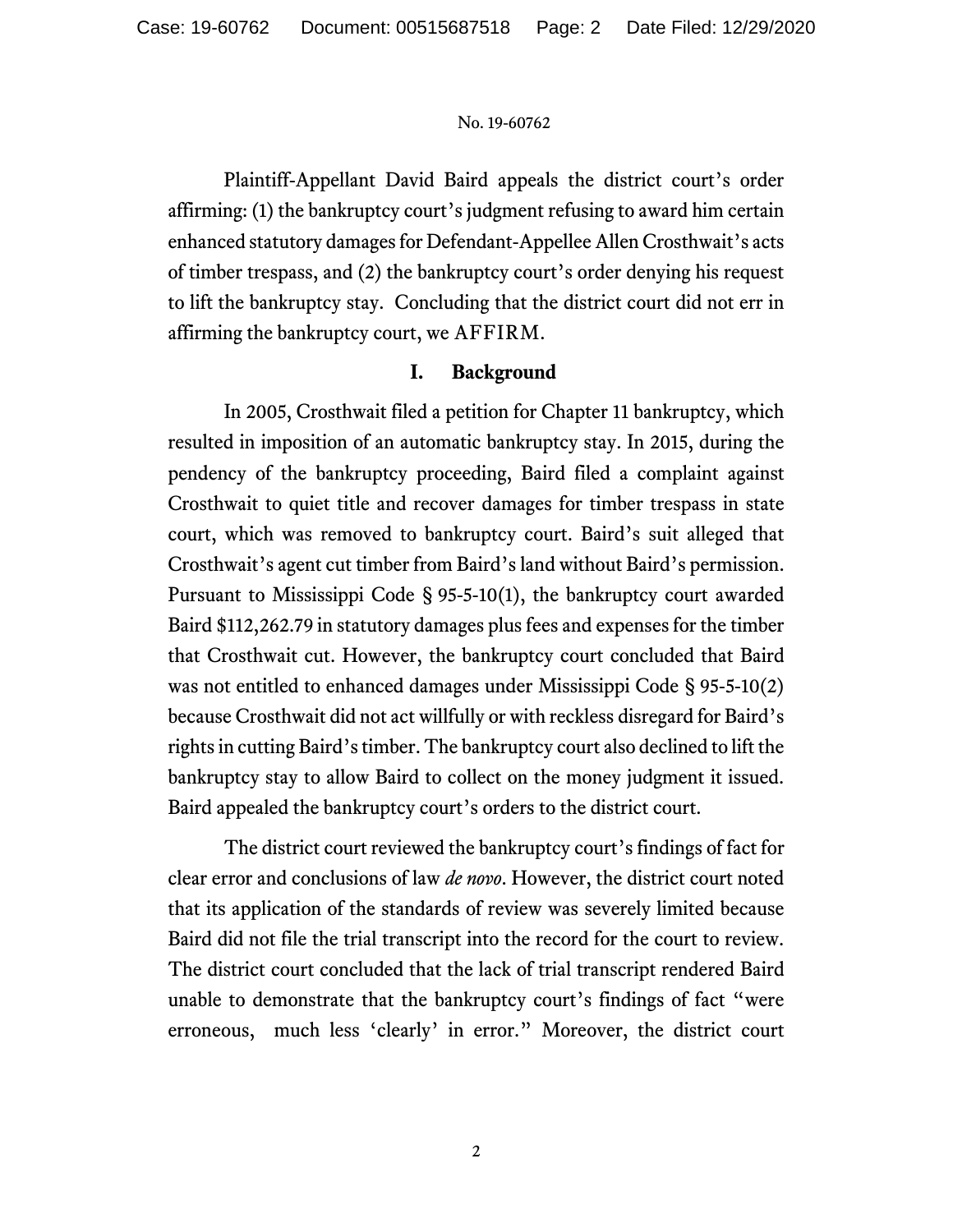determined that the bankruptcy court correctly applied the legal standard laid out in § 95-5-10(2) in its denial of Baird's claim for enhanced statutory damages and that Baird "failed to present sufficient arguments or proof on appeal to warrant a reversal of [the bankruptcy court]'s order refusing to lift the [bankruptcy] stay." Accordingly, the district court affirmed the bankruptcy court's rulings.

On appeal to this Court, Baird argues that: (1) he is entitled to additional damages under § 95-5-10(2) because the bankruptcy court clearly erred in refusing to find that Crosthwait acted "willful[ly] or at least in reckless disregard for [Baird's] rights" in cutting down Baird's timber; and (2) the bankruptcy court erred in denying his request to lift the stay so that Baird can collect the \$112,262.79 judgment against Crosthwait.

### **II. Discussion**

This Court reviews "the decision of a district court sitting as an appellate court in a bankruptcy case by applying the same standards of review to the bankruptcy court's findings of fact and conclusions of law as applied by the district court."[1](#page-2-0) "Acting as a 'second review court,'" this Court reviews a bankruptcy court's legal conclusions *de novo* and its findings of fact for clear error.[2](#page-2-1) "If [an] appellant intends to urge on appeal that a finding . . . is unsupported by the evidence or is contrary to the evidence, the appellant must include in the record a transcript of all evidence relevant to that finding."<sup>[3](#page-2-2)</sup>

<span id="page-2-0"></span><sup>1</sup> *Viegelahn v. Lopez (In re Lopez)*, 897 F.3d 663, 668 (5th Cir. 2018) (citations omitted).

<span id="page-2-1"></span><sup>2</sup> *Id.* (citations omitted).

<span id="page-2-2"></span><sup>3</sup> Fed. R. App. P. 10(2).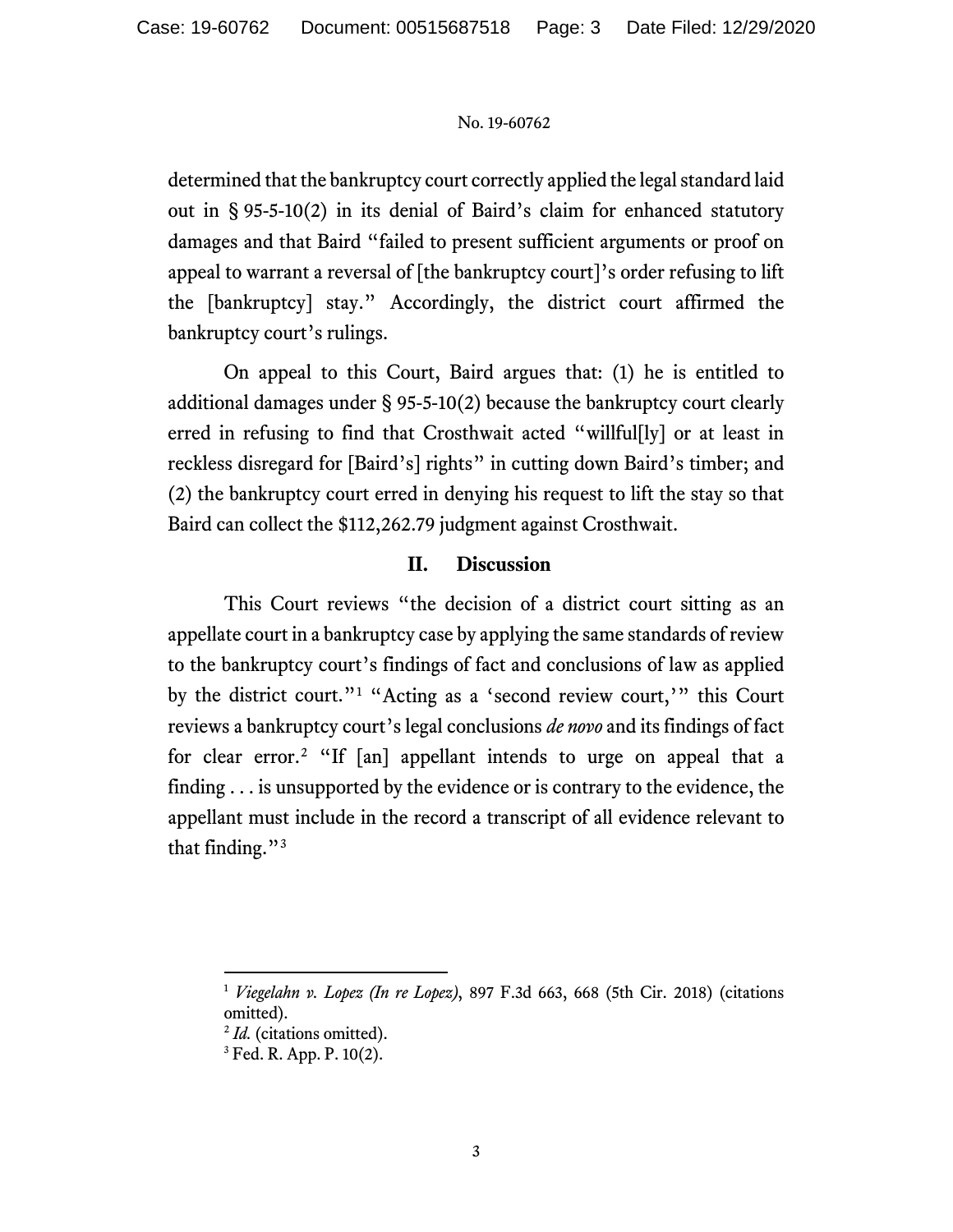## **A. Enhanced Damages Under § 95-5-10(2)**

Mississippi law provides for enhanced damages for cutting timber on another's property without the consent of the owner "[i]f the cutting down, deadening, destruction or taking away of a tree" is "done willfully, or in reckless disregard for the rights of the owner of such tree."[4](#page-3-0)

In this case, the district court concluded that the bankruptcy court correctly applied this legal standard, as the bankruptcy court concluded that "the Defendant did not willfully or recklessly cut the Plaintiff's timber; thus, the Plaintiff is not entitled to enhanced damages under § 95-5-10(2)." The bankruptcy court specifically found that Crosthwait did not act willfully in cutting down Baird's trees because Crosthwait "believed that he was having his own trees cut and had no knowledge that the property line had been crossed." The bankruptcy court also found that Crosthwait "did not cut the timber with reckless disregard for [Baird]'s rights" because Crosthwait had intended for his agent to only cut his own trees. Because there was no trial transcript in the record, the district court determined that Baird was unable to demonstrate any "clear error" in the bankruptcy court's findings of fact that would support a reversal of the bankruptcy court's conclusion on this issue.

On appeal, Baird argues that "Crosthwait deprived Baird of his property valued in thousands of dollars" which "was the sort of conduct the statute was designed to prohibit." He repeatedly refers to aerial pictures of the land in question to support his argument that it would be "unreasonable to conclude that [Crosthwait] acted without intent, and without reckless disregard." However, the bare photographs without explanation from trial testimony are not helpful to Baird. He then attempts to rely on additional

<span id="page-3-0"></span><sup>4</sup> Miss. Code. Ann. § 95-5-10(2).